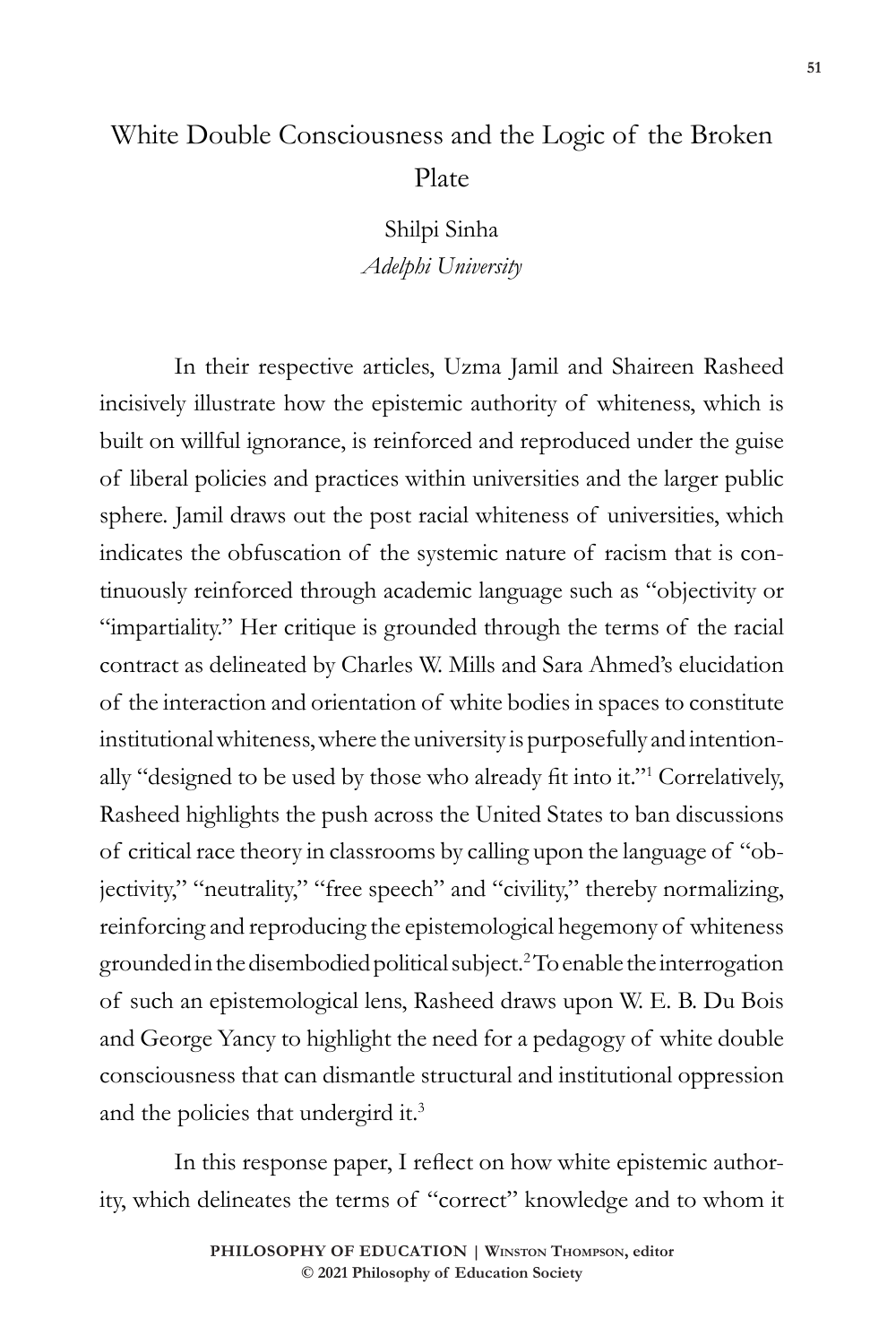is to be attributed and accessible, is continuously re-animated through material conditions and processes. Further, I highlight how the pedagogical task of nurturing white double consciousness must go beyond the terms of critical consciousness raising once we understand how white double consciousness functions differently from Black or non-dominant double consciousness. More specifically, utilizing insights gained through W.E.B. Du Bois's reflection on the 1917 East St. Louis riots, and critical phenomenology's conception of the habituated historico-racial body schema, I will suggest that the interrogation of the epistemological lens of whiteness is itself dependent upon material conditions.4

## THE DISTINCTION BETWEEN WHITE DOUBLE CONSCIOUSNESS AND BLACK DOUBLE CONSCIOUSNESS

As Dana Francisco Miranda has highlighted, double consciousness and its perceptual parameters function differently for whites than for non-dominant groups.<sup>5</sup> Double consciousness for whites is not the effect of an immobilizing oppression as it is for Blacks.<sup>6</sup> Whites originally see themselves through the dominant, hegemonic framework, which relies on the denial of the Black gaze, and thus can be seen to be rooted in willful ignorance.<sup>7</sup> White double consciousness that is potentiated or critical, that is to say, when it sees itself "through both the dominant and non-dominant lens and recognizes the latter as corrective truth," is predicated, as Miranda notes, on there being a split consciousness to begin with.8 Since the white internal lens is already rooted within dominant frameworks, for white consciousness to be split, its dependence upon external indicators that can gesture toward the falsity of its perceptions or valuations rather than reliance upon its own internal valuations, as would be the case for Black double consciousness in its potentiated form, is what needs to be foregrounded. The question is, how might we understand such external indicators and how might such external indicators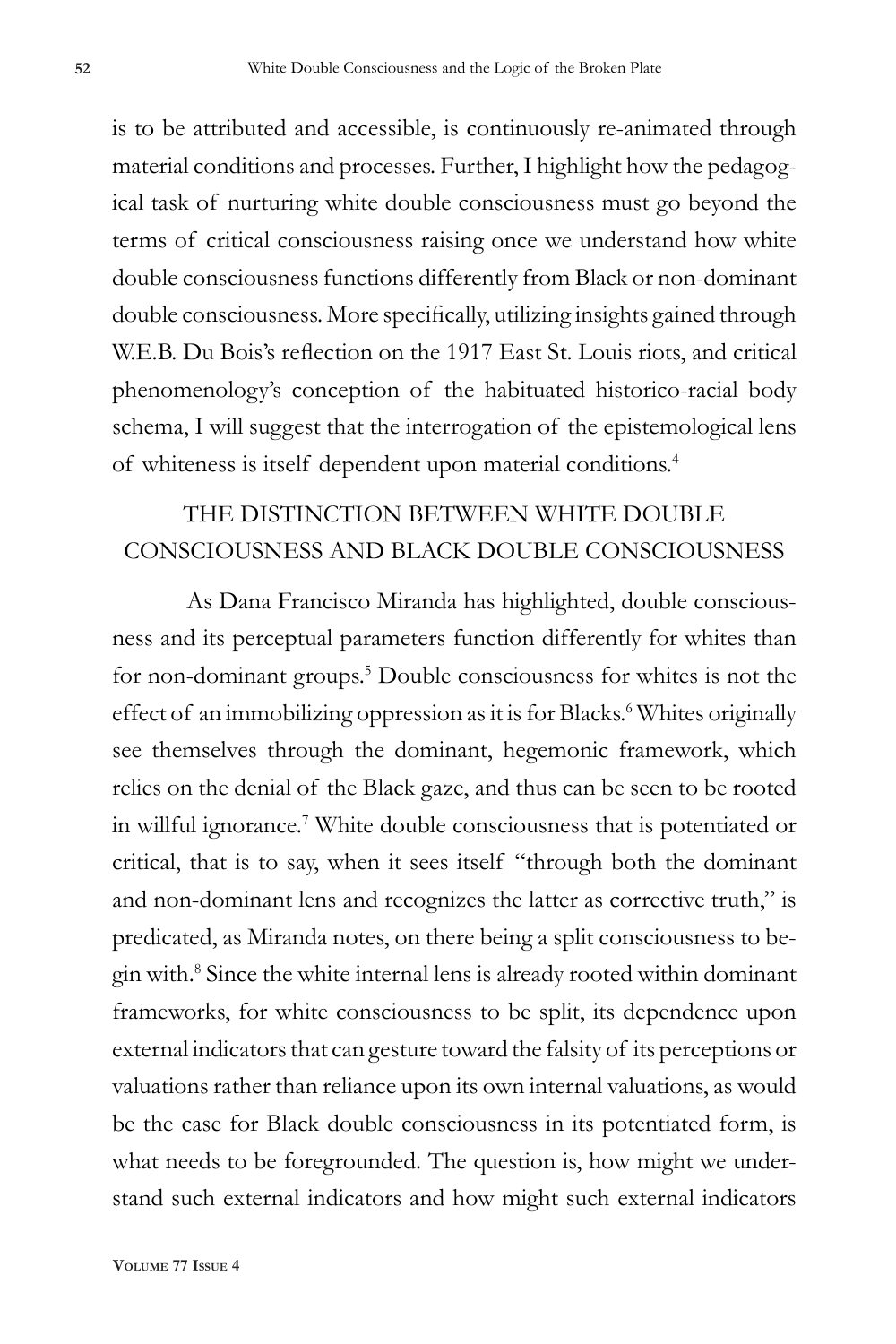function in a way such that white consciousness may be split and split in a potentiated form? The distinction between the functioning of white double consciousness and Black or non-dominant double consciousness has implications for understanding what a white double consciousness pedagogy may have to involve. Importantly, the cultivation of white double consciousness cannot be seen as finding its grounding through the terms of white liberal imagination or primarily cognitive conceptions such as critical consciousness raising. Rather, the possibility of troubling the lenses and frameworks one inhabits can be seen to be fundamentally rooted in material conditions. Here I turn to insights provided by W.E.B. Du Bois alongside the insights of critical phenomenology to help better understand and point toward the very conditions for the possibility of white double consciousness, white double consciousness pedagogy, and the "ambush" experience that may serve as its potentiating force.<sup>9</sup>

### W.E.B. DU BOIS AND THE LOGIC OF THE BROKEN PLATE

In "Of Work and Wealth," Du Bois drew out the experience of the resentment and conflict sown within white workers against Black workers through the intersection of racism and capitalism.<sup>10</sup> The white American worker had begun to reap the benefits of unionization, not just in terms of higher wages, but in terms of the rising of their dreams toward a middle class existence and all its trappings.<sup>11</sup> However, unionization and its benefits were more often than not foreclosed for Black workers since most unions would not admit them. As the need for workers increased on the part of the Northern employers, they turned to the Black workers in the South who, driven by the "need to escape hunger, insult, the hand of oppression, and the shadow of death," were willing to work for the low wages offered by Northern employers, thereby undercutting the white unionized workers.12 Union leaders deflected the subsequent fury of the white workers onto the Black workers by pointing to their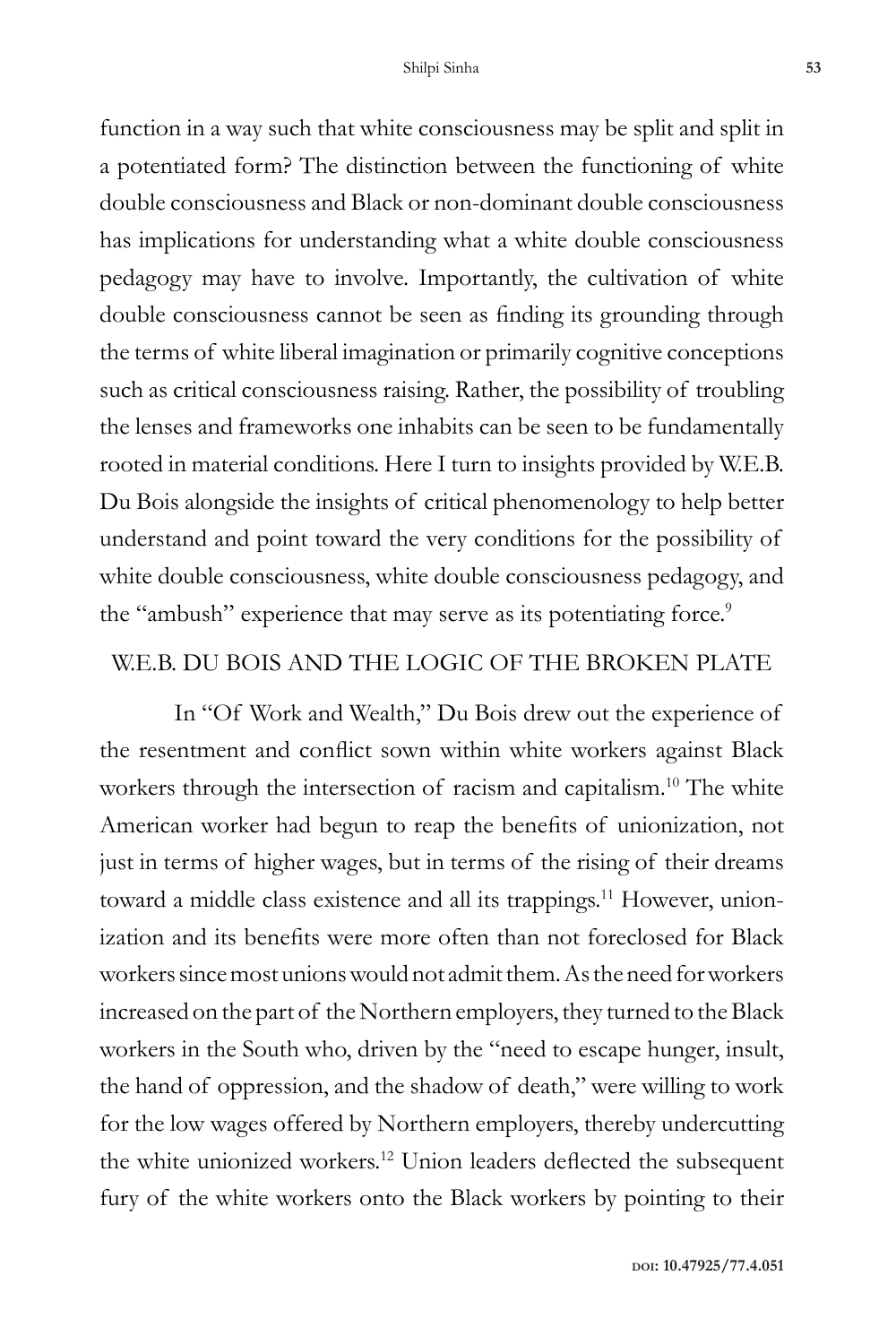blackness and the degeneracy it purportedly signified, and thus as the cause of the white workers' ills.

Du Bois wrote:

Everything in the history of the United States, from slavery to Sunday supplements, from disenfranchisement to residence segregation, from "Jim Crow" cars to a "Jim-Crow" army draft—all this history of discrimination and insult festered to make men think and willing to think that the venting of their unbridled anger against 12,000,000 humble, upstriving workers was a way of settling the industrial tangle of the ages. It was the logic of the broken plate, which, seared of old across its pattern, cracks never again, save along the old destruction.13

#### And:

So hell flamed in East St. Louis! The white men drove even black union men out of their unions and when the black men, beaten by night and assaulted, flew to arms and shot back at the marauders, five thousand rioters arose and surged like a crested stormwave, from noonday until midnight; they killed and beat and murdered; they dashed out the brains of children and stripped off the clothes of women; they drove victims into the flames and hanged the helpless to the lighting poles... Firemen, policemen, and militiamen stood with hanging hands or even joined eagerly with the mob.<sup>14</sup>

Du Bois's powerful depictions above highlighted the fomentation of conflict in ways that that could not be collapsed into merely economic or class terms and thus understood solely through the strictures of false belief or false consciousness on the part of the white workers. It was not merely a question of white workers' inability to see how the very ex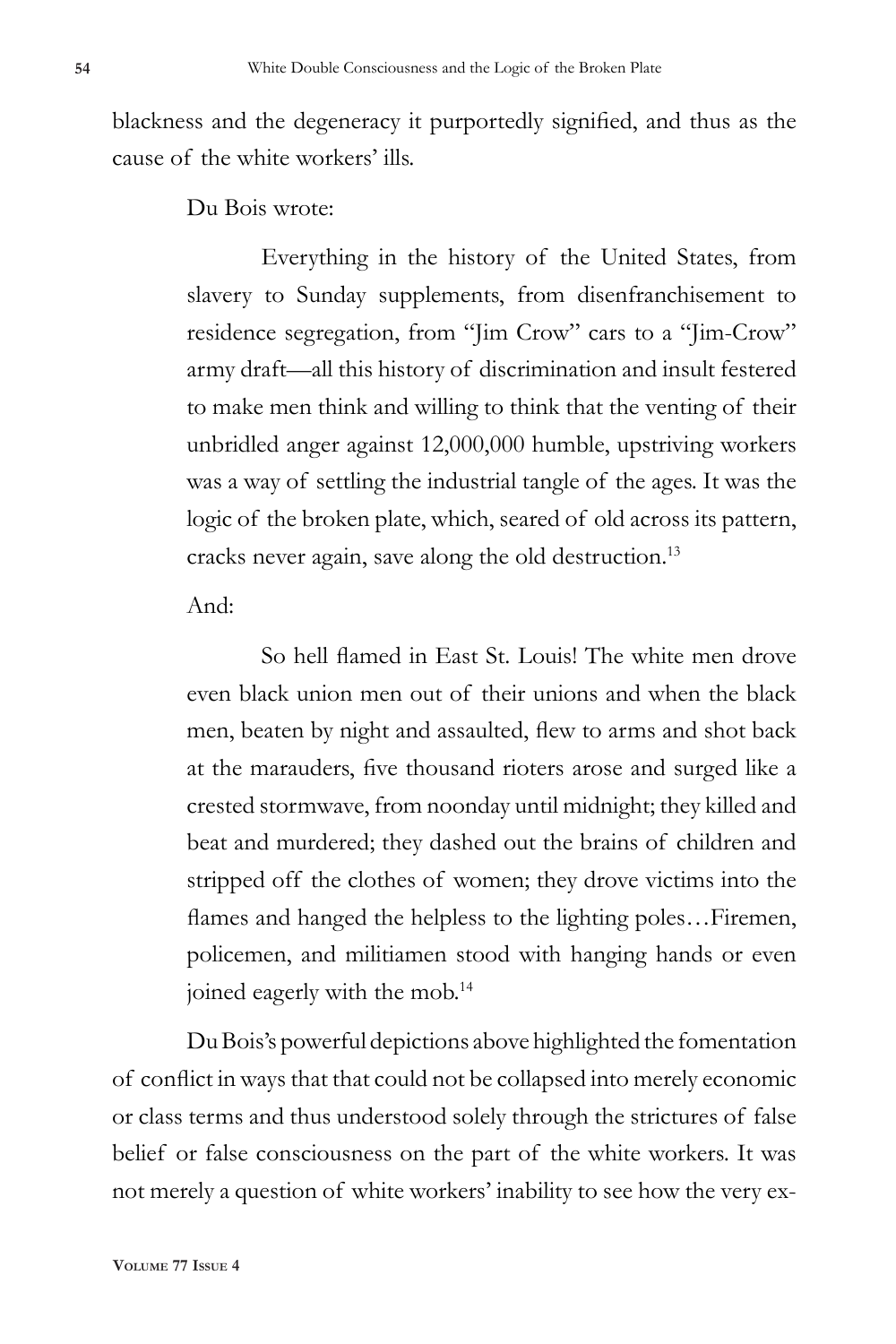clusion of Black workers from the structures of economic guardianship, such as unions, could be used by those in power to protect their own economic interests at the expense of workers' interests by compelling Black workers to work for wages that undercut the white workers and their unions.15 Rather, Du Bois was pointing to the very *festering* of the history of discrimination and insult levelled against those marked as Black, as it played out or was lived through the white workers' bodies, minds, and actions. We can understand a festering as a progressive deterioration within one's whole being, occurring through the reanimating of old fissures and breakages, as Du Bois's "logic of the broken plate" seems to signify. A festering of the history of discrimination and insult gives rise to certain contingent but not arbitrary relations and interactions among and between bodies, spaces, things, and ideas, providing the contours of what some bodies, who are at "home," can do and what other bodies not-at-home can or cannot do.16

Critical phenomenology can provide a clarifying context for Du Bois's intuition through the notion of the existence of the historico-racial body schema.<sup>17</sup> The historico-racial body schema builds upon Merleau Ponty's notion of the body schema, understood as the "pre-representational sensory motor capacity functioning below the level of reflective awareness, and 'which provides a posture toward a certain task, actual or possible.'"18 The historico-racial body schema indicates the body schema as already racialized through the intermingling of social/political/historical events with material, affective, and discursive elements.<sup>19</sup> Accordingly, in the very moment of bodily gesture and visual perception, bodies serve as the site of the inscription and re-inscription of racialization where bodies of color are repeatedly over-determined. Such over-determination of the body of color may be evidenced by the repeated tensing of one's muscles, the stiffening of the back, the hardening or narrowing of the eyes or expression, the flinching or recoil, 'the moving away,' the hurried,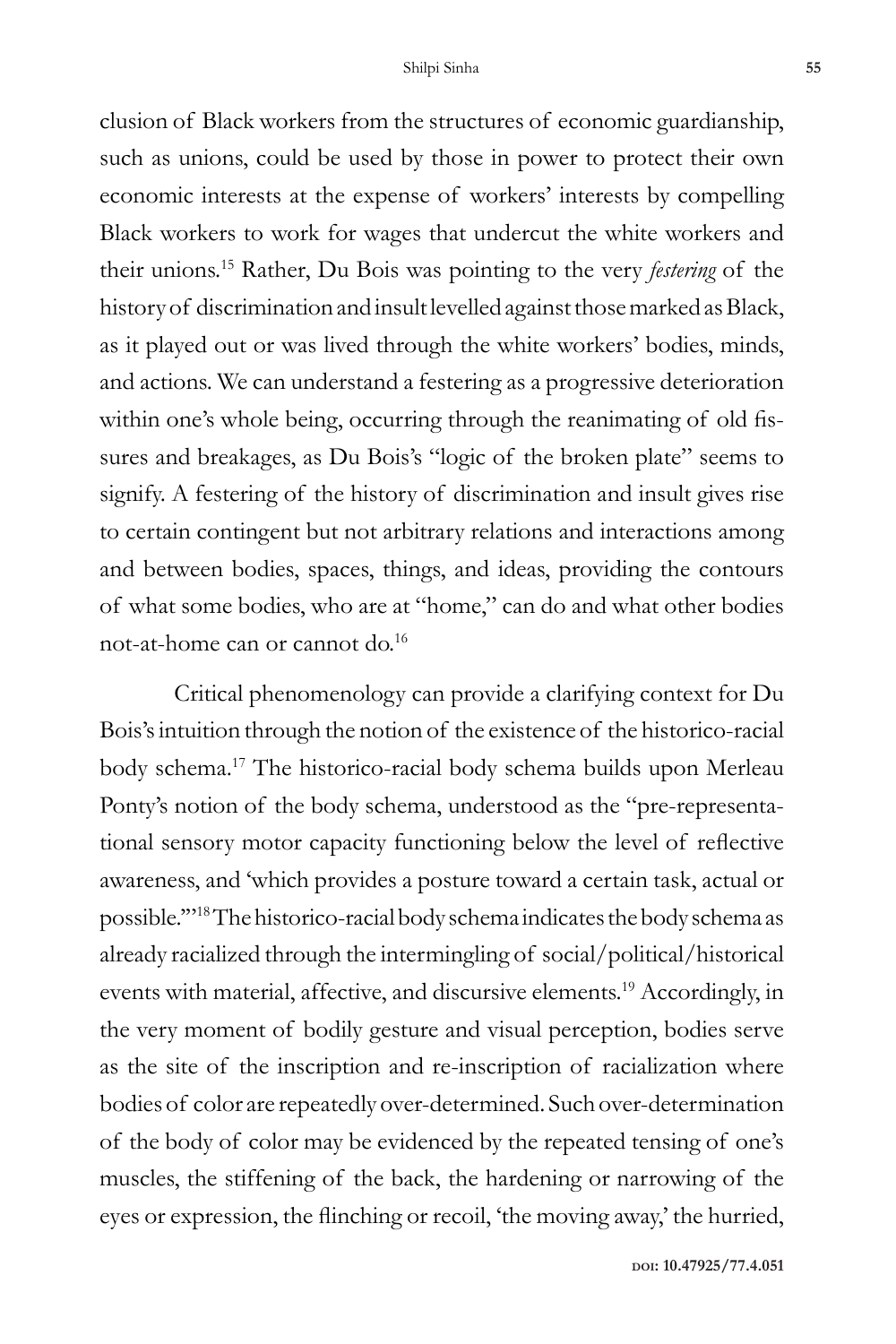indignant movement toward another or the even solicitous going toward the other, where the other is seen as threatening, to be feared, questioned, mistrusted, disdained, or pitied.20 Significantly, one's perception and interaction with others is habituated through the policies and practices that constitute one's milieu: for example, de facto school segregation and the residential segregation upon which it depends, distorted or deficient media representation of people of color, predatory lending practices that devastate communities of color, voter suppression, inequitable funding for schools within communities of color, and neglect in the hiring and retention of educators of color.<sup>21</sup> In short, the reviling of blackness must also be understood in terms of the recurring reanimation of the memory of that which is to be abased, a memory inscribed and reinscribed in bodies as a muscle memory that takes hold and *is held* through a living-in-the-world that functions through the iterations of the history of discrimination and insult entangled within social structures and practices.

#### **CONCLUSION**

Through Du Bois's use of the metaphor of the logic of the broken plate to describe the horrific events of the1917 East St. Louis riots, alongside the insights of critical phenomenology, we are led to the understanding that the external indictors that may serve as the conditions for the possibility of white double consciousness, where the epistemological lens of whiteness may be troubled, are tied to the environmental and material shifts that may enable the interruption of the reanimation of the habituated historico-racial body schema. Such shifts indicate the redrawing or redirecting of the spatial and affective dimensions of life. By arranging institutional spaces in ways that unsettle Western liberal ideals (for example, by no longer making operative the notion of civility in the classroom that ends up legitimating and prioritizing the emotional expressions, safety, and comfort of those who occupy identity positions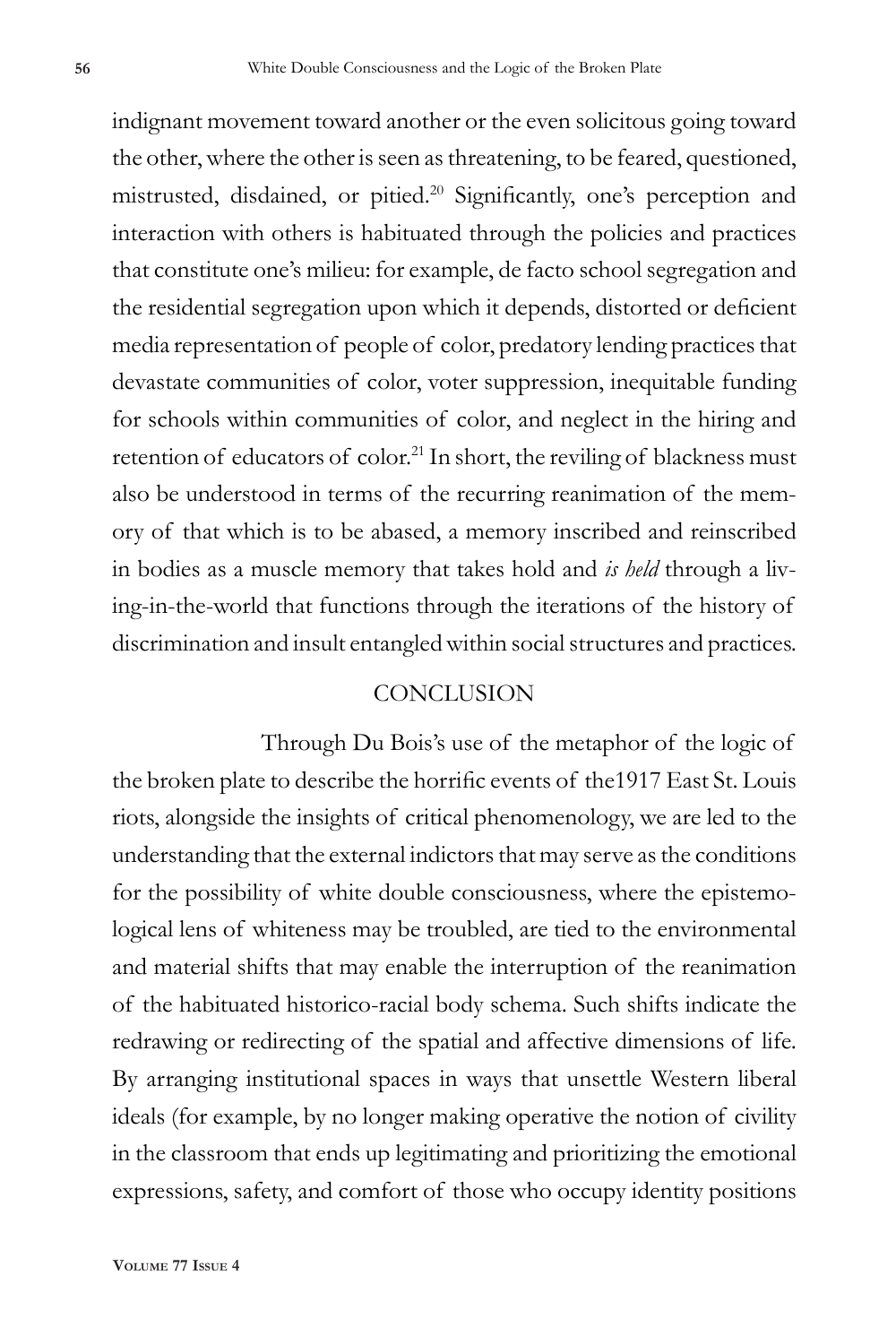of power and privilege in relation to others), or by advocating for policy enactments that shift the landscape of who gets access to what, who interacts with whom, whose images we see and voices we hear in our social, cultural, and political spheres, and how economic opportunities are allocated, can the space be opened for the reconfiguring of one's "bodily habits of movement, gesture, perception and orientation."22 It is through such redirecting and re-drawing that the space for new ways of being, moving, feeling, perceiving, and thinking to arise may be potentially opened and meanings other than those engendered by dominant narratives and interactions may emerge. In short, what I am asking us to consider is how white double consciousness pedagogy is dependent upon not only what goes on inside the classroom, but also on the political advocacy that takes place outside of it.

#### Author's Note

Portions of this paper are from my paper titled, "Identity Politics, Solidarity and the Aesthetics of Racialization," which will be published in the Spring 2022 issue of *Puncta: Journal of Critical Phenomenology.*

2 Shaireen Rasheed, "Identity Politics, Freedom of Speech, and the Politics of Silencing: Thinking in and through White Academic Spaces," *Philosophy and Education* 77, no. 4 (2021).

3 W.E.B. Du Bois, "Of Work and Wealth," in *Darkwater: Voices from within the Veil* (The Project Gutenberg eBook, 1920/2005), https://www.gutenberg.org/ files/15210/15210-h/15210-h.htm;

George Yancy, *Black Bodies, White Gazes: The Continuing Significance of Race in America*

<sup>1</sup> Charles W. Mills, *The Racial Contract* (Ithaca: Cornell University Press, 1997); Sara Ahmed, *What's the Use?* (Durham: Duke University Press, 2019); Uzma Jamil, "Whose University? Racial Politics and the Claims of Postracial Whiteness," *Philosophy and Education* 77, no. 4 (2021).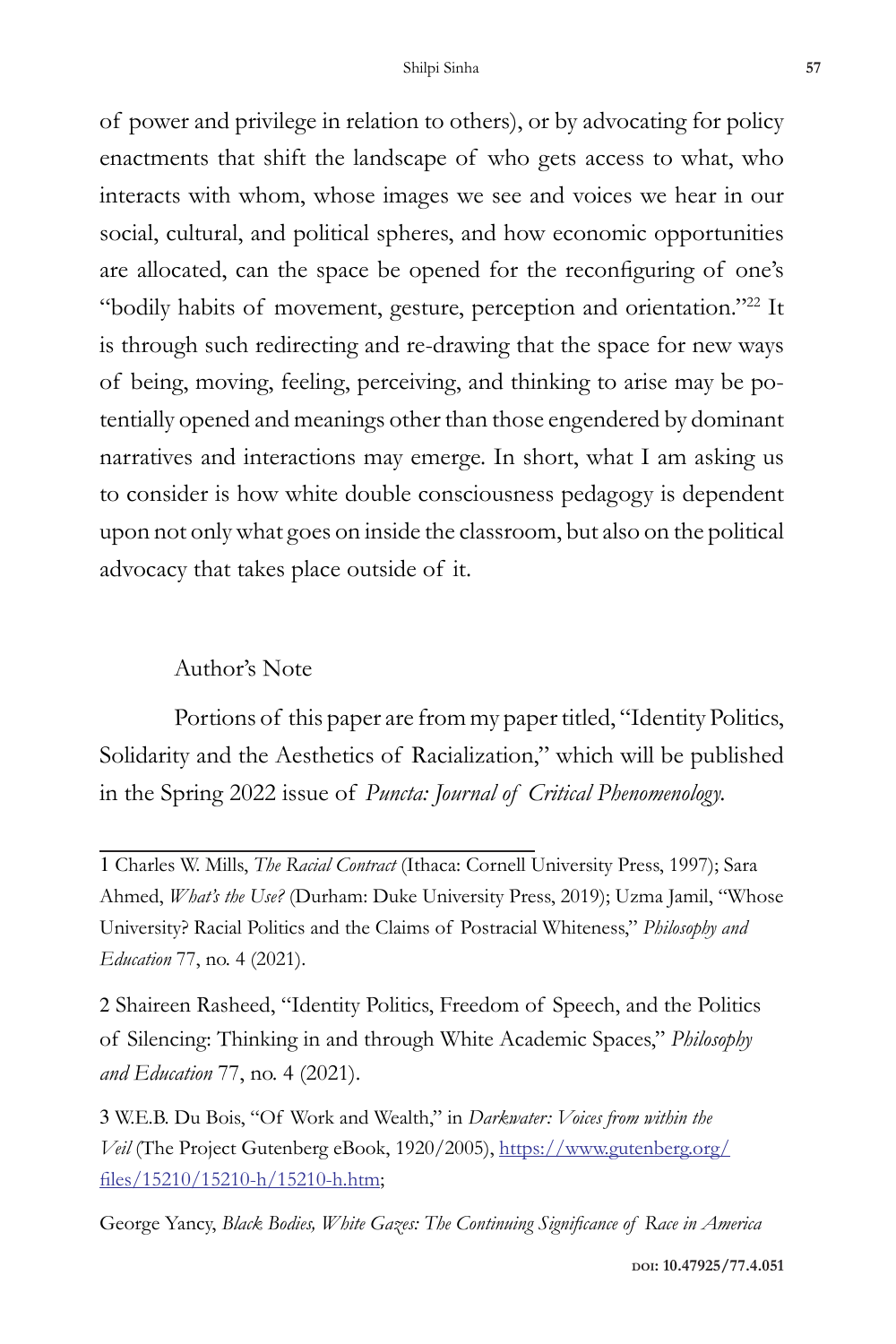(Lanham: Rowman and Littlefield, 2017).

4 Du Bois, "Of Work and Wealth."

5 Dana. F. Miranda, "Signals Crossed: White Double Consciousness and the Role of the Critic," *Philosophy of Education* 77, no. 3 (2021): 59–65.

6 Miranda, "Signals Crossed," 62.

7 Miranda, "Signals Crossed," 62.

8 Linda Martín Alcoff as quoted in Miranda, "Signals Crossed," 61; As Miranda highlights, double consciousness can be both potentiated and unpotentiated. That is, if the former, it can be critical or if the latter, it can lead to "duplicity, resentment or resignation" (Miranda, "Signals Crossed," 62).

9 Du Bois, "Of Work and Wealth"; Yancy, *Black Bodies, White Gazes.*

10 Du Bois, "Of Work and Wealth."

11 Du Bois, "Of Work and Wealth."

12 Du Bois, "Of Work and Wealth."

13 Du Bois, "Of Work and Wealth."

14 Du Bois, "Of Work and Wealth."

15 John N. Robinson III, "W.E.B. Du Bois and the Racial Economics of Inclusive Capitalism," *Items: Insights from the Social Sciences*, January 22, 2019, items.ssrc.org/racecapitalism/w-e-b-du-bois-and-the-racial-economics-of-inclusive-capitalism.

16 Michalinos Zembylas, "The Contribution of Non-representational Theories in Education: Some Affective, Ethical and Political Implications," *Studies in Philosophy and Education* 36, no. 1 (2017): 393–407.

17 Tyson E. Lewis, "'But I'm Not a Racist!' Phenomenology, Racism and the Body Schema in White Pre-Service Teacher Education," *Race, Ethnicity and Education* 21, no. 1 (2016): 118–131; Helen Ngo, "Racist Habits: A Phenomenological Analysis of Racism and the Habitual Body," *Philosophy and Social Criticism* 42, no. 9 (2016): 847–872; Alia Al Saji, "A Phenomenology of Hesitation: Interrupting Racializing Habits of Seeing," in *Living Alterities: Phenomenology, Embodiment, and Race*, ed. E.S. Lee (Albany: SUNY Press, 2014), 133–172.